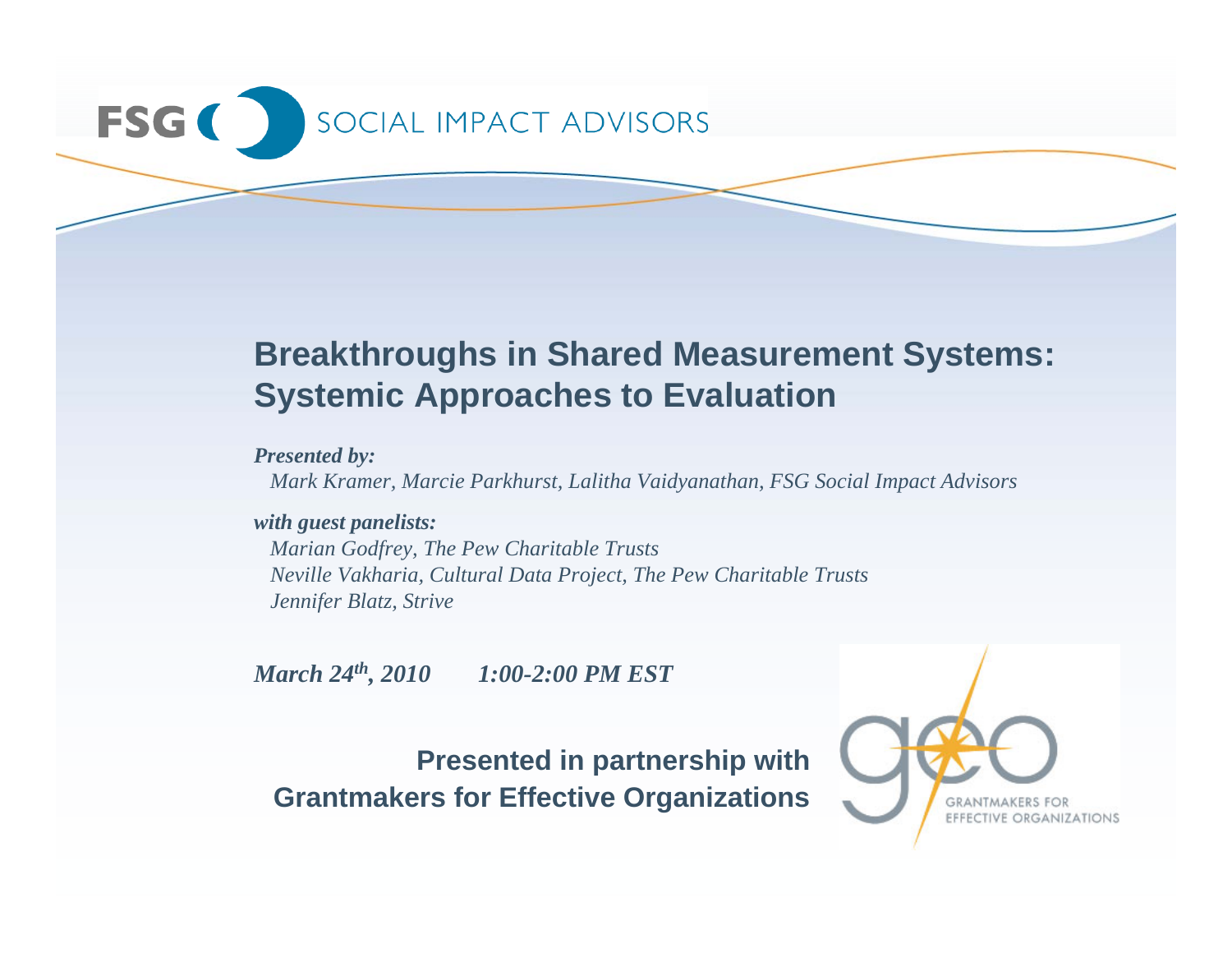#### **Introductions**



**Mark Kramer** is the Founder and a Managing Director at FSG, Senior Fellow at Harvard's Kennedy School of Government and the founder and initial Board Chair (2000-2004) of the Center for Effective Philanthropy.

**Marcie Parkhurst** is a Consultant in FSG's Boston office. **Lalitha Vaidyanathan** is a Director in FSG's San Francisco office. Marcie and Lalitha are co-authors of the report, *Breakthroughs in Shared Measurement and Social Impact*.



**Marian Godfrey** is the Senior Director, Culture Initiatives at The Pew Charitable Trusts



**Neville Vakharia** is the Director, Cultural Data Project at The Pew Charitable Trusts



**Jennifer Blatz** is the Operations Director at Strive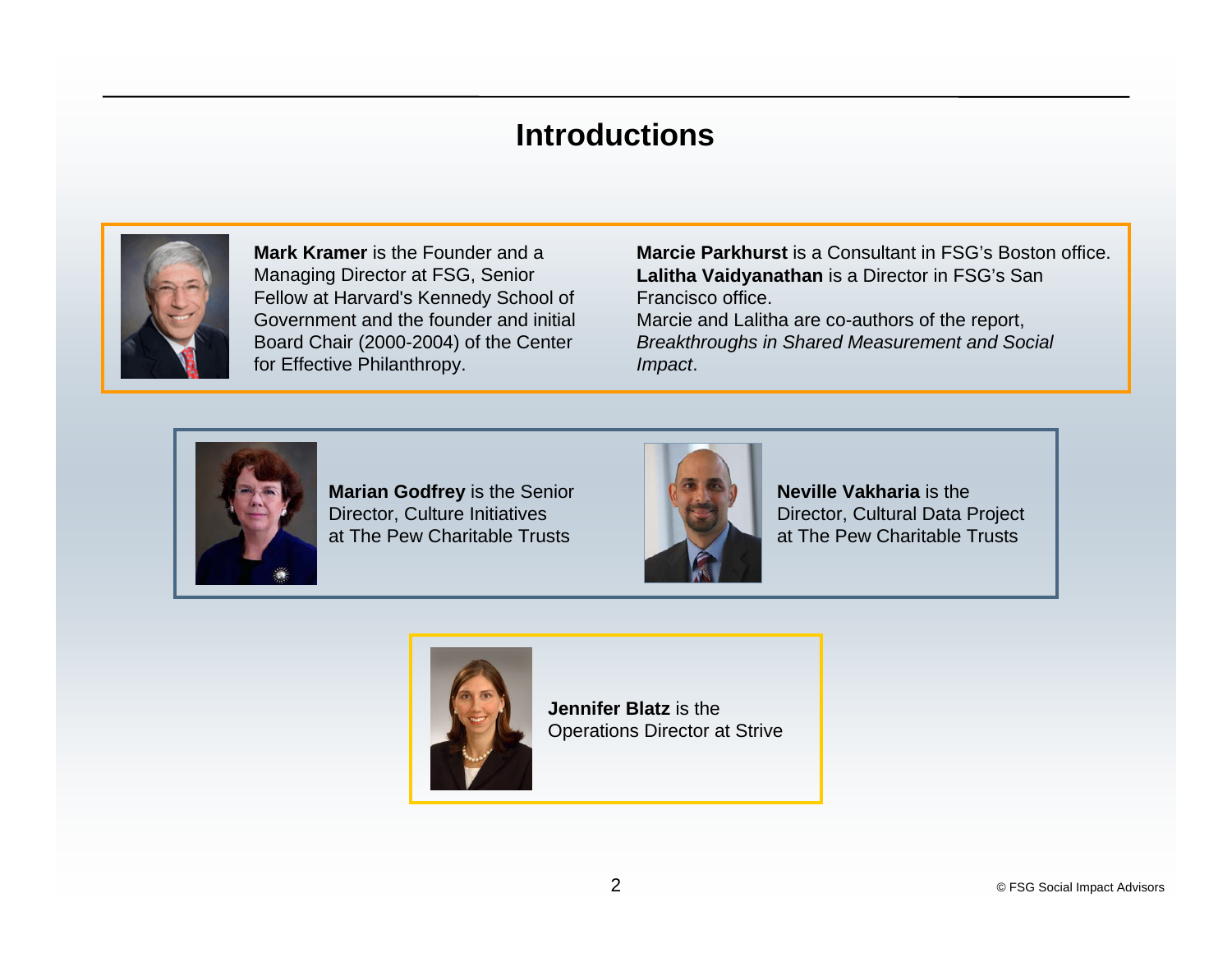#### **Webinar Agenda**

**Welcome & Introductions***Mark Kramer, FSG* 

**Breakthroughs in Shared Measurement, Research Overview** *Mark Kramer*

**Benefits and Impacts of the Cultural Data Project** *Marian Godfrey, The Pew Charitable Trusts*

**The Strive Collaborative: From Inception to Impact** *Jennifer Blatz, Strive*

**Audience Questions & Answers** 

*Mark Kramer, Marcie Parkhurst, Lalitha Vaidyanathan, and Panelists*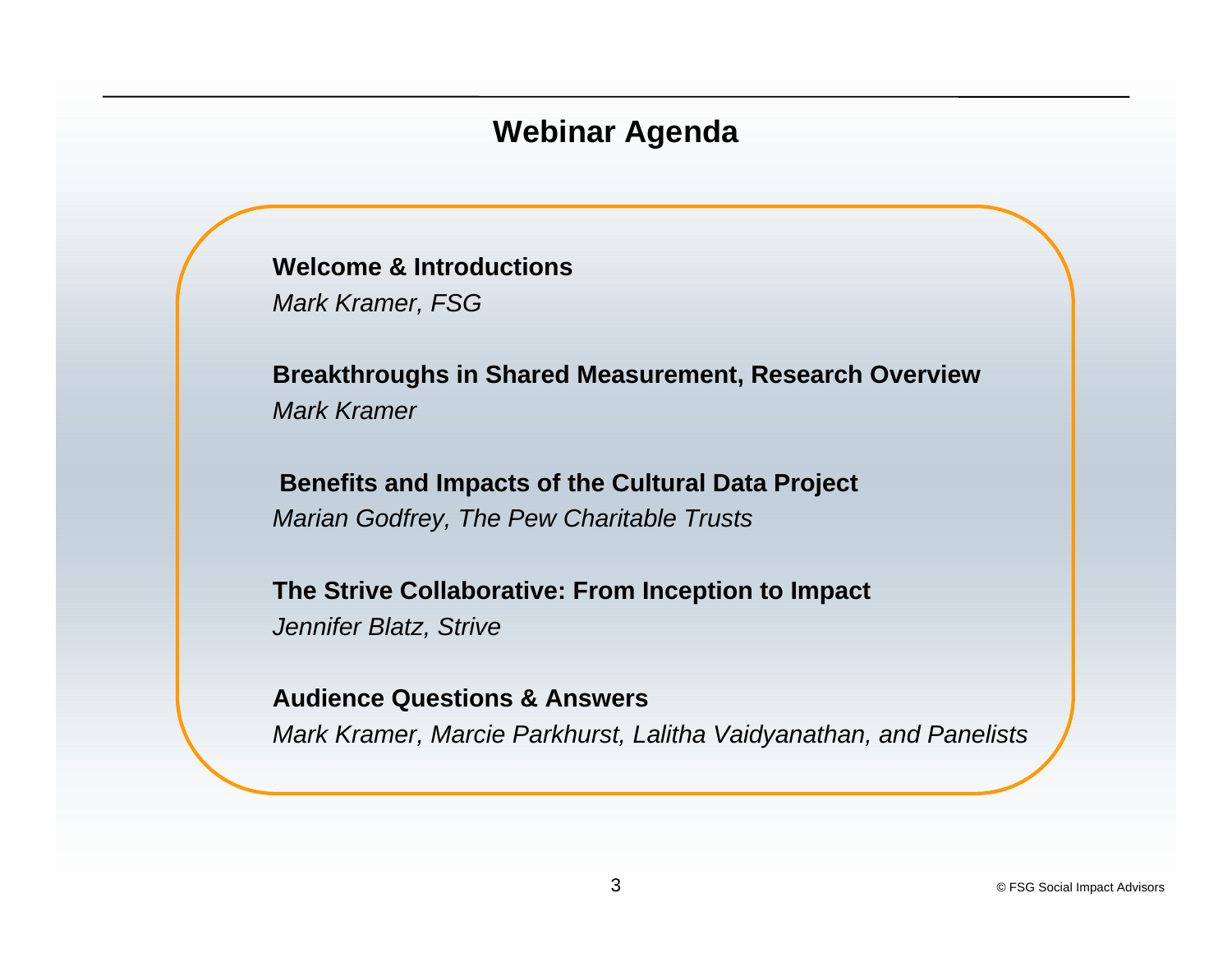#### **Current State of the Field**



- • Nonprofit performance measurement driven by funders focuses on the impact of individual grants
- • Using inconsistent measures, neither funders nor nonprofits can compare the relative effectiveness of different approaches
- • Developing separate evaluation processes leads to substantial costs and burdens
- $\bullet$ There are limited incentives for collaboration

#### *A fragmented approach undermines the social sector's ability to solve large, complex problems*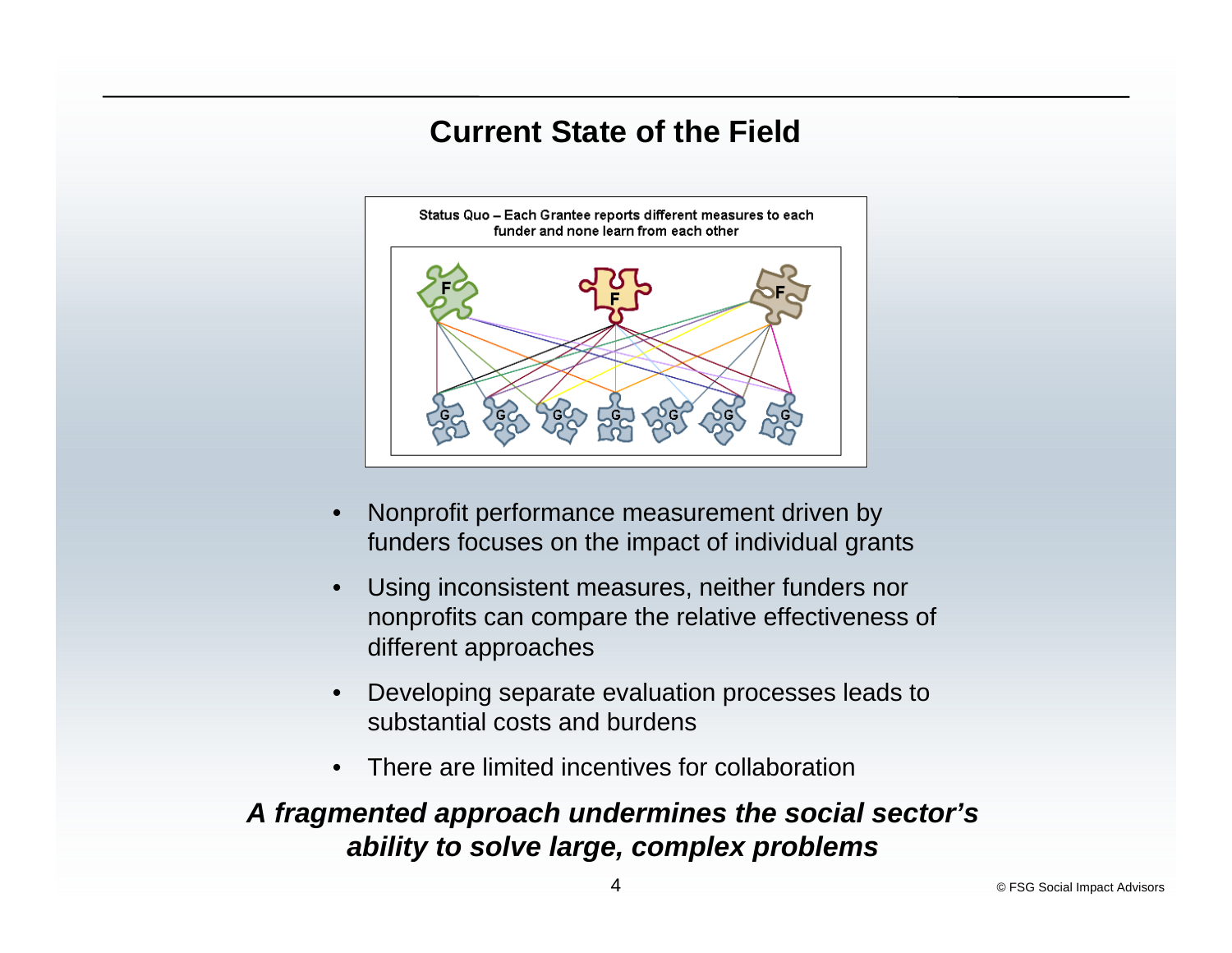#### **Overview of Shared Metrics Systems**

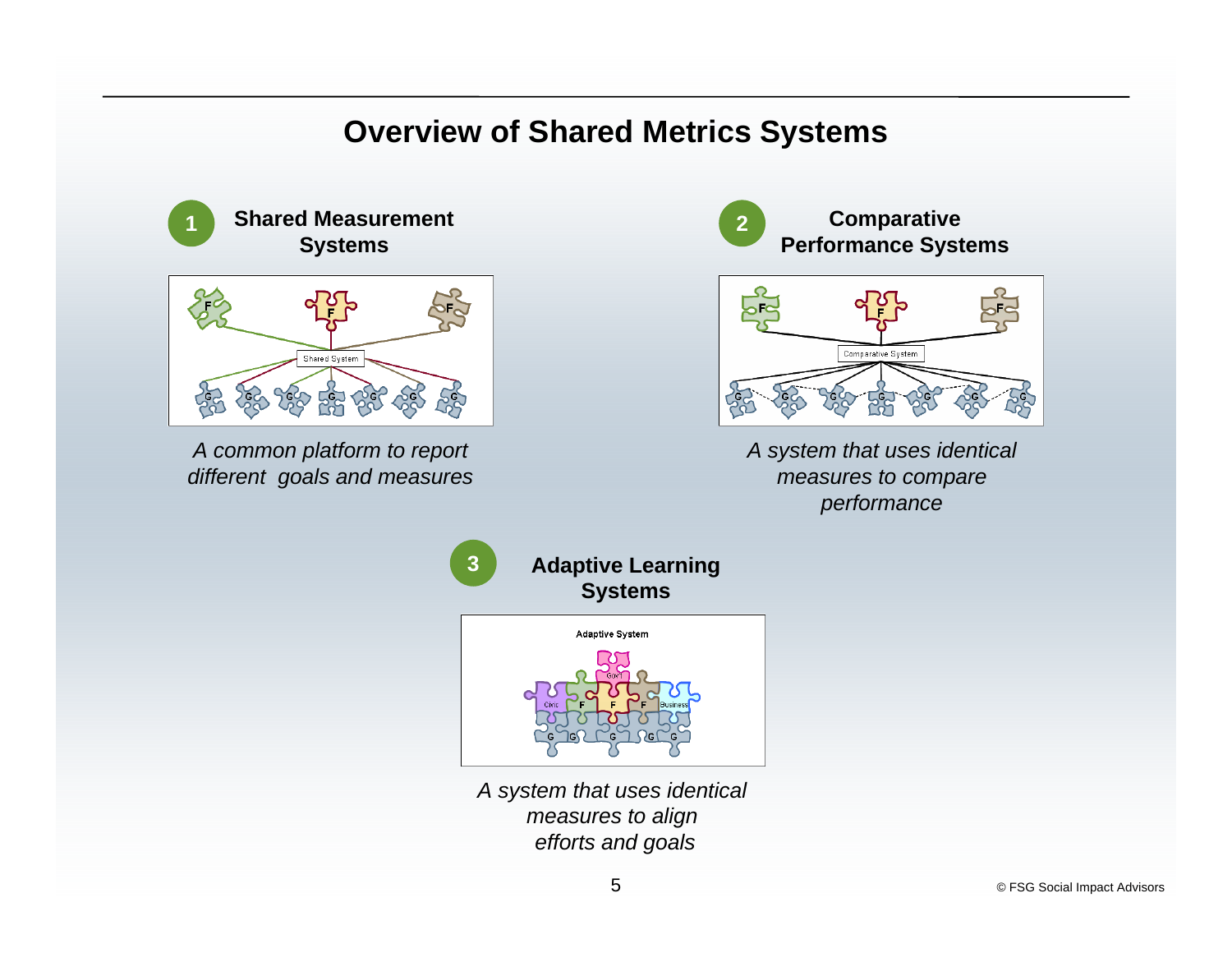## **Three Types of Shared Measurement Systems - Cumulative Benefits**

| <b>System Type</b>                               | <b>Shared Measurement</b>                                                                                                       | <b>Comparative Performance</b>                                                                                                                                                                                                                                                                                      | <b>Adaptive Learning</b> |
|--------------------------------------------------|---------------------------------------------------------------------------------------------------------------------------------|---------------------------------------------------------------------------------------------------------------------------------------------------------------------------------------------------------------------------------------------------------------------------------------------------------------------|--------------------------|
| <b>Description</b>                               | A common online platform<br>for data capture and<br>analysis, including field-<br>specific performance or<br>outcome indicators | A common online platform for<br>An ongoing participatory<br>process that enables all<br>data capture and analysis in<br>which all participants within a<br>participants to collectively<br>field use the same measures,<br>measure, learn, coordinate<br>uniformly defined and collected<br>and improve performance |                          |
| <b>Primary Benefit</b>                           | <b>Increased efficiency</b>                                                                                                     | <b>Increased knowledge</b>                                                                                                                                                                                                                                                                                          | <b>Increased impact</b>  |
| <b>Additional Benefits</b>                       |                                                                                                                                 |                                                                                                                                                                                                                                                                                                                     |                          |
| Cost savings                                     |                                                                                                                                 |                                                                                                                                                                                                                                                                                                                     |                          |
| Improved data quality                            |                                                                                                                                 |                                                                                                                                                                                                                                                                                                                     |                          |
| Reduced need for grantee<br>evaluation expertise |                                                                                                                                 |                                                                                                                                                                                                                                                                                                                     |                          |
| Greater credibility                              |                                                                                                                                 |                                                                                                                                                                                                                                                                                                                     |                          |
| More knowledgeable<br>funding decisions          |                                                                                                                                 |                                                                                                                                                                                                                                                                                                                     |                          |
| Ability to benchmark<br>against peers            |                                                                                                                                 |                                                                                                                                                                                                                                                                                                                     |                          |
| Improved funder<br>coordination                  |                                                                                                                                 |                                                                                                                                                                                                                                                                                                                     |                          |
| Improved coordination<br>and strategic alignment |                                                                                                                                 |                                                                                                                                                                                                                                                                                                                     |                          |
| Shared learning and<br>continuous improvement    |                                                                                                                                 |                                                                                                                                                                                                                                                                                                                     |                          |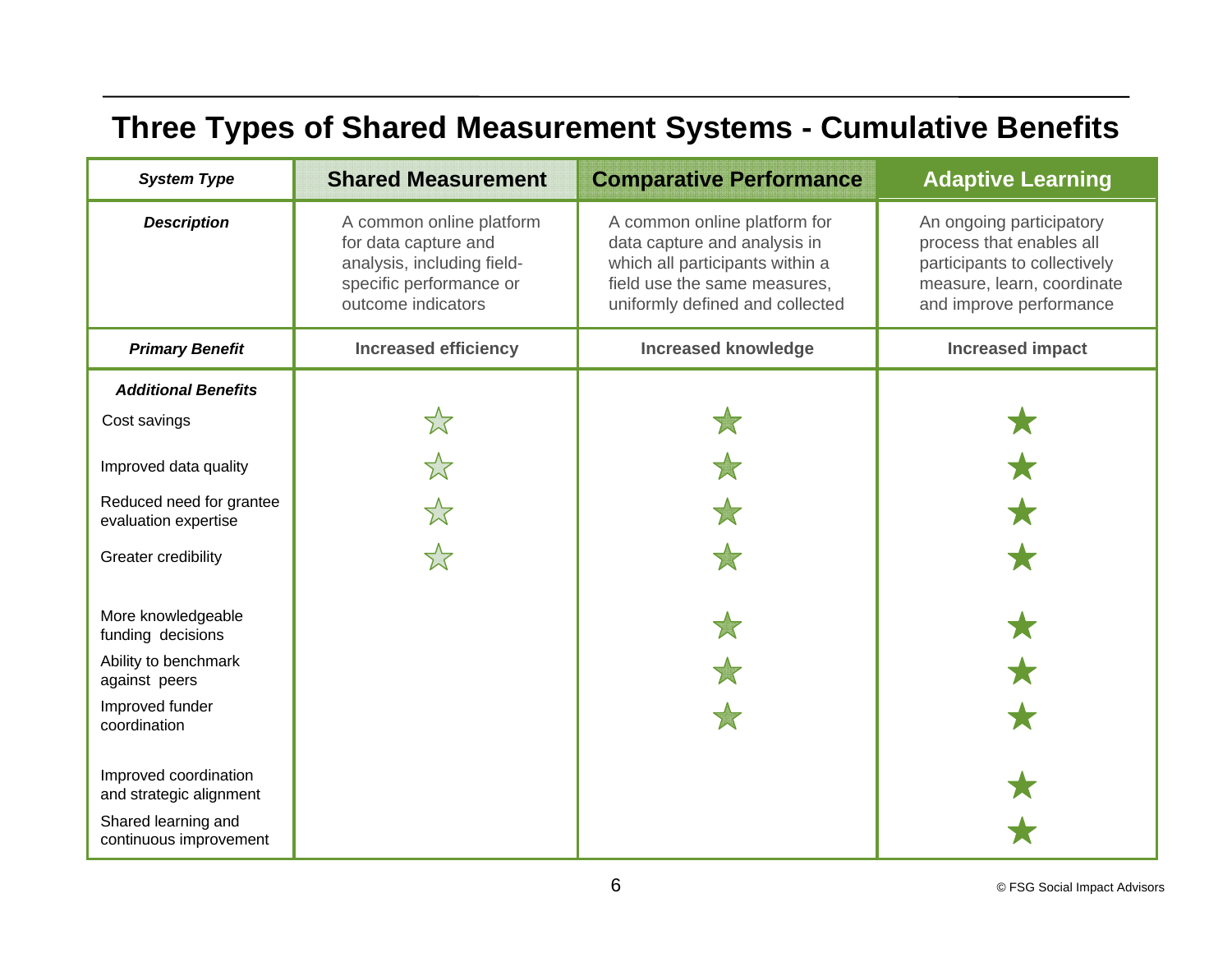#### **Overview of Success Measures**

#### **www.successmeasures.org**

- **The Success Measures Data System (SMDS) is a comprehensive, web-based evaluation module that includes:**
	- a pool of field-specific indicators
	- a set of data collection tools
	- a robust reporting function
	- web-based data storage
	- technical assistance (available for an additional fee)
- **More than 200 organizations currently use SMDS, including including:**
	- NeighborWorks America
	- Wachovia Regional Foundation
	- F.B. Heron Foundation
	- Habitat for Humanity International

| Data Summary                                                                                                                                                                                                                                                        | Export Responses by Form                                                                                   |  | Export Responses by Data Collection Tool                                                                                      |  |
|---------------------------------------------------------------------------------------------------------------------------------------------------------------------------------------------------------------------------------------------------------------------|------------------------------------------------------------------------------------------------------------|--|-------------------------------------------------------------------------------------------------------------------------------|--|
| (There are a total of 70 entries for this query.)                                                                                                                                                                                                                   |                                                                                                            |  |                                                                                                                               |  |
| Considerations and Acknowledgements.doc                                                                                                                                                                                                                             |                                                                                                            |  |                                                                                                                               |  |
| Considerations and Acknowledgements.pdf                                                                                                                                                                                                                             |                                                                                                            |  |                                                                                                                               |  |
| <b>Resident Satisfaction with Neighborhood</b>                                                                                                                                                                                                                      |                                                                                                            |  |                                                                                                                               |  |
| or apartment. (0 of 70 entries responded)                                                                                                                                                                                                                           | (no responses)                                                                                             |  | Please identify your neighborhood by name and either define its boundaries or name the street intersection nearest your house |  |
|                                                                                                                                                                                                                                                                     | How long have you lived in or near the location noted above? (68 of 70 entries responded)                  |  |                                                                                                                               |  |
|                                                                                                                                                                                                                                                                     | Less than 1 year                                                                                           |  | 1.47% (1/68)                                                                                                                  |  |
|                                                                                                                                                                                                                                                                     | $1 - 5$ years                                                                                              |  | 41.18% (28/68)                                                                                                                |  |
|                                                                                                                                                                                                                                                                     | $6 - 10$ years                                                                                             |  | 38.24% (26/68)                                                                                                                |  |
|                                                                                                                                                                                                                                                                     | $11 - 20$ years                                                                                            |  | 16.18% (11/68)                                                                                                                |  |
|                                                                                                                                                                                                                                                                     | $21 - 30$ years                                                                                            |  | 2.94% (2/68)                                                                                                                  |  |
|                                                                                                                                                                                                                                                                     | More than 30 years                                                                                         |  | 0% (0/68)                                                                                                                     |  |
| Instructions: Using a scale of 1 to 5, where $5 =$ Strongly agree, $4 =$ Agree, $3 =$ Neither agree/disagree,<br>$2$ = Disagree and $1$ = Strongly disagree, please select the response that best describes your feeling<br>about each of the following statements. |                                                                                                            |  |                                                                                                                               |  |
|                                                                                                                                                                                                                                                                     | The condition of houses and apartments in the area is satisfactory or better. (70 of 70 entries responded) |  |                                                                                                                               |  |
|                                                                                                                                                                                                                                                                     | 5 (Strongly agree)                                                                                         |  | 22.86% (16/70)                                                                                                                |  |
|                                                                                                                                                                                                                                                                     | 4 (Agree)                                                                                                  |  | 44.29% (31/70)                                                                                                                |  |
|                                                                                                                                                                                                                                                                     | 3 (Neither agree/disagree)                                                                                 |  | 17.14% (12/70)                                                                                                                |  |
|                                                                                                                                                                                                                                                                     | 2 (Disagree).                                                                                              |  | 15.71% (11/70)                                                                                                                |  |

- **Details regarding the development of SMDS:**
	- Developed over a five-year period (1999 2004)
	- Total development cost of about \$1M
	- Basic annual subscription is \$2500; one-time coaching and training packages start at \$7500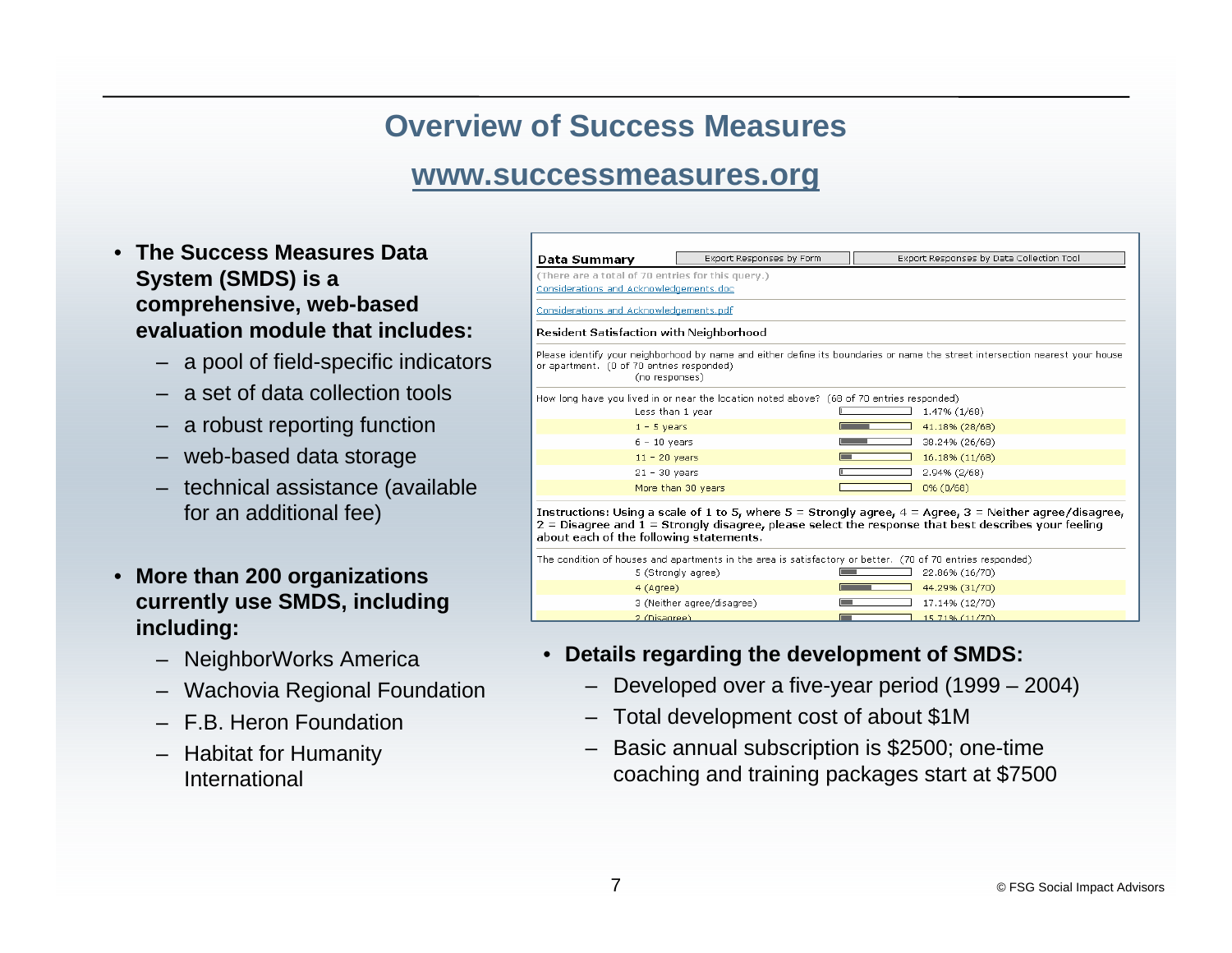#### **Cultural Data Project: Our Mission**



The Cultural Data Project (CDP)'s mission is to strengthen the national nonprofit arts and cultural sector by collecting and disseminating comprehensive, high quality longitudinal data that supports fact-based decision-making in three key ways:

- • It helps arts and cultural organizations improve their financial management and services to their communities.
- • It enables researchers, advocates and policy makers to better tell the story of the sector's assets, contributions, and needs.
- • It helps funders more effectively plan for and evaluate their individual and collective grantmaking activities.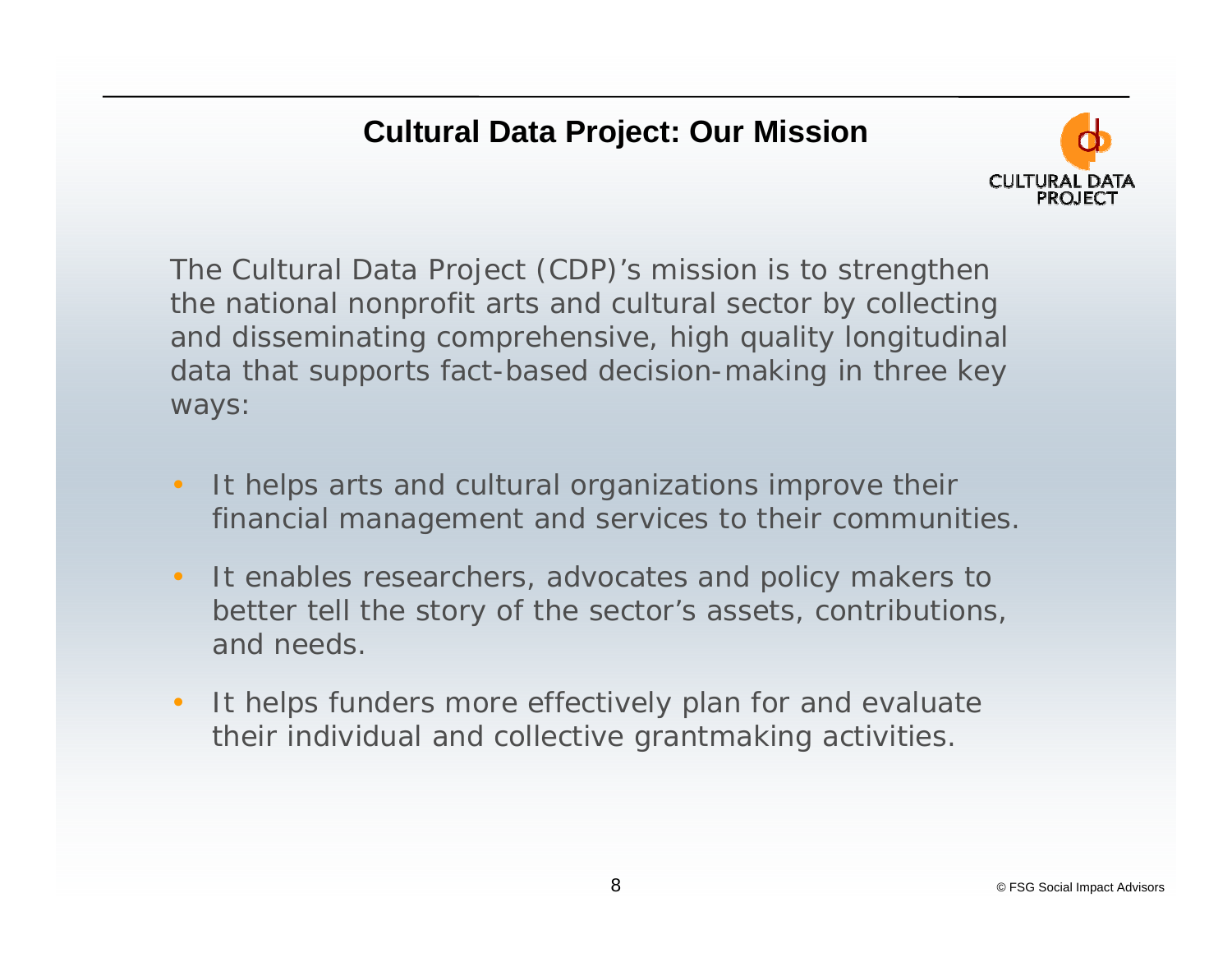

- • Powerful, online management tool designed to strengthen arts and cultural organizations;
- Unique system that allows users to track financial and programmatic performance and to benchmark against other organizations;
- • Collaborative partnership of public and private funders and advocacy organizations in each participating state;
- $\bullet$  Powerful tool for research, advocacy and policy-making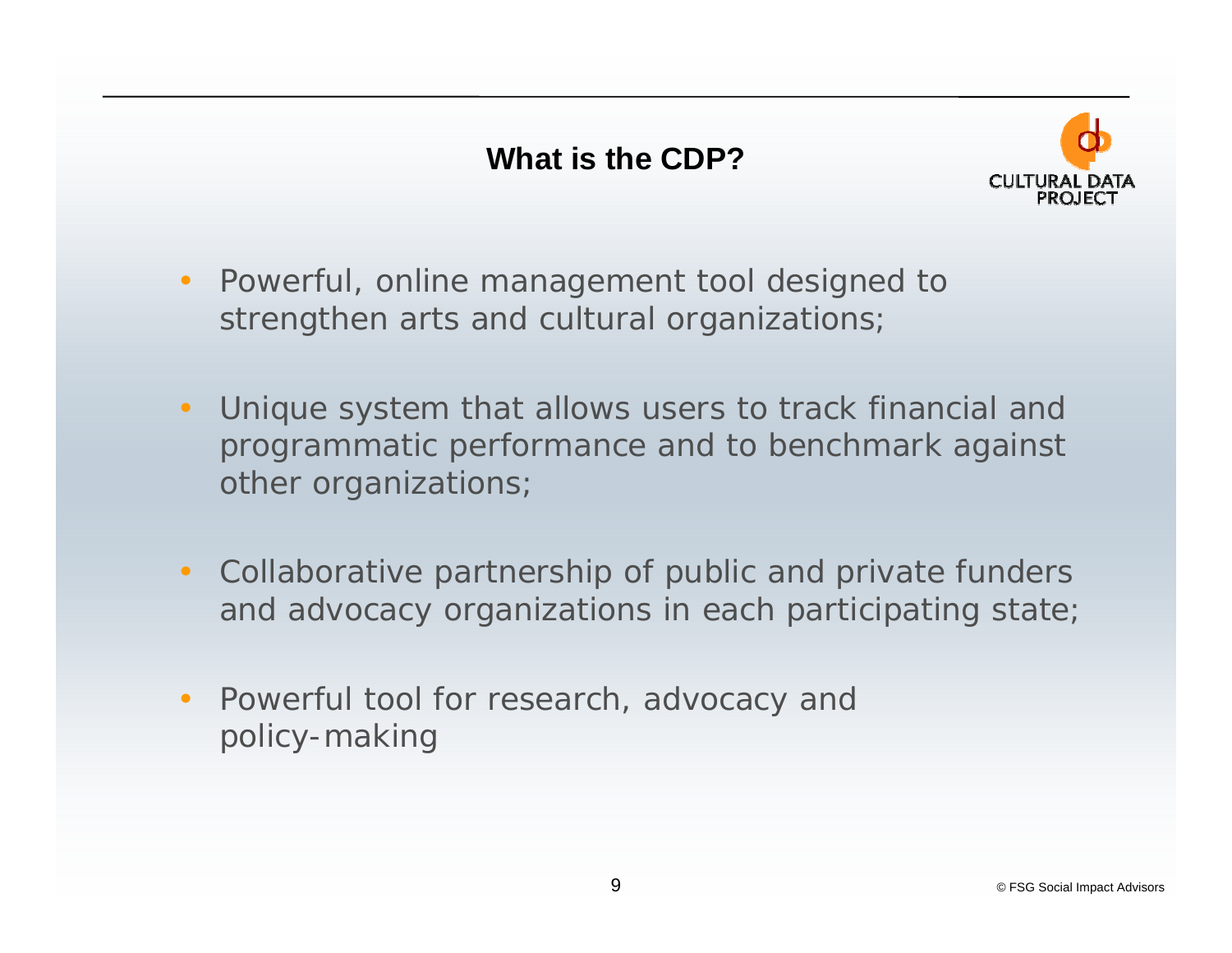#### **History of the CDP**



- •4 Years of planning beginning in 2001
- \$2.28 Million investment to launch
- $\bullet$ Originally launched in Pennsylvania in Sept 2004
- • Expanded to 6 additional states starting in 2007
	- **2007: Maryland**
	- **2008: California**
	- 2009: Illinois, New York, Massachusetts, Ohio
- 25 full-time staff housed at Pew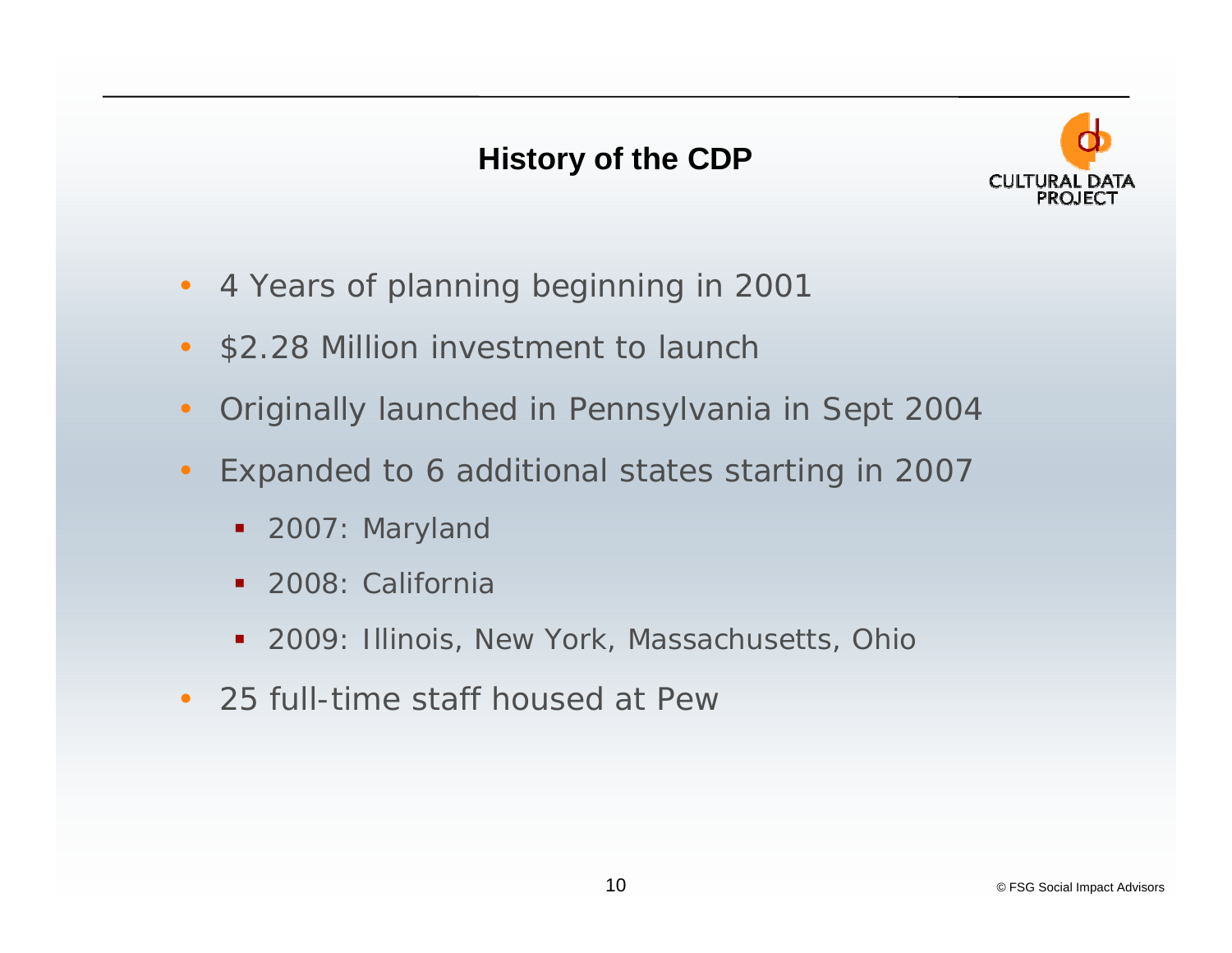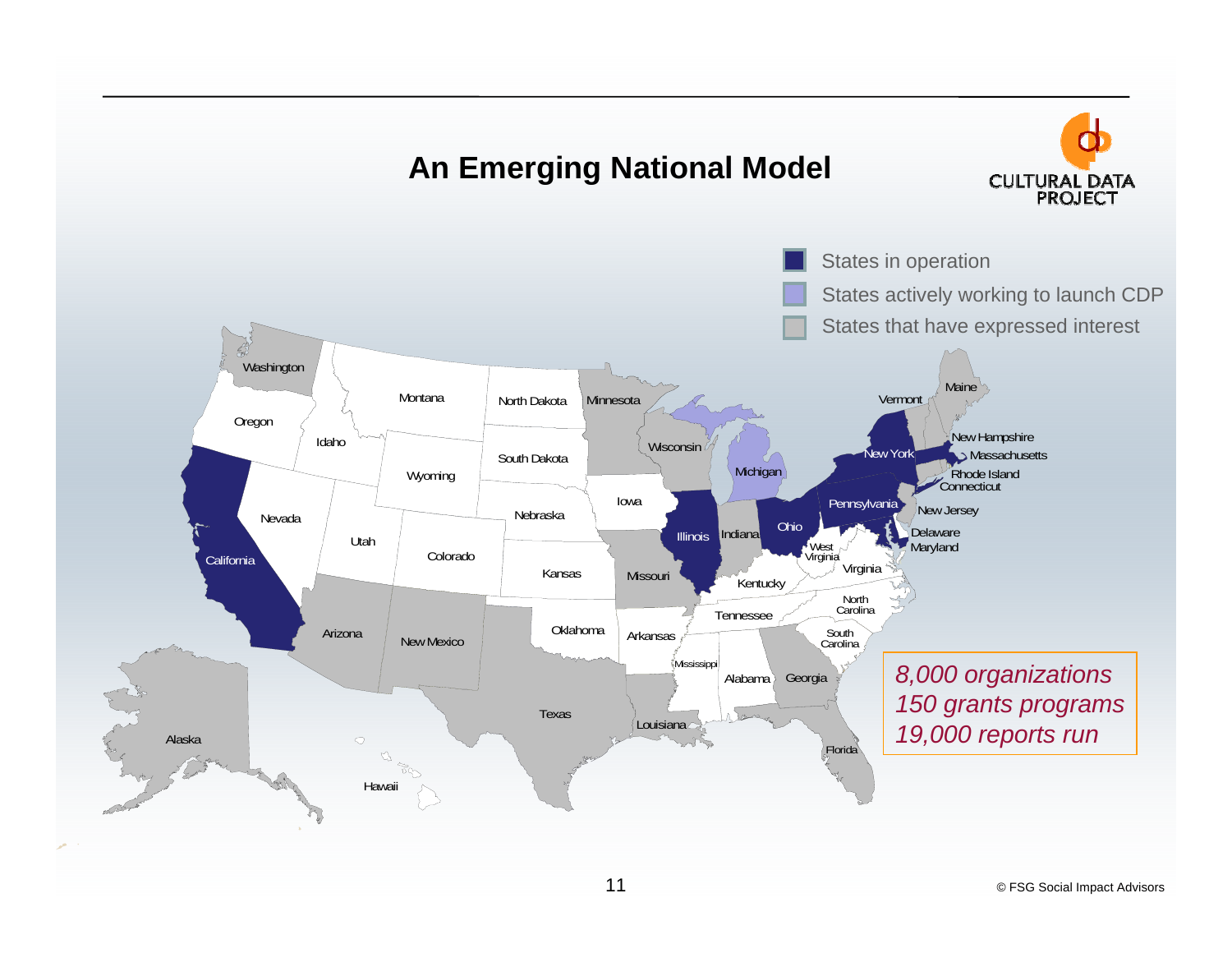### **Providing Robust Data for Research**



Types of Research and Reports possible:

- Broad analysis or overview of the cultural sector
- Economic impact analysis
- Regional cultural planning
- Economic development planning
- Needs assessments (sector and disciplines)
- Organizational health and capacity
	- *(Full reports available at www.culturaldata.org)*











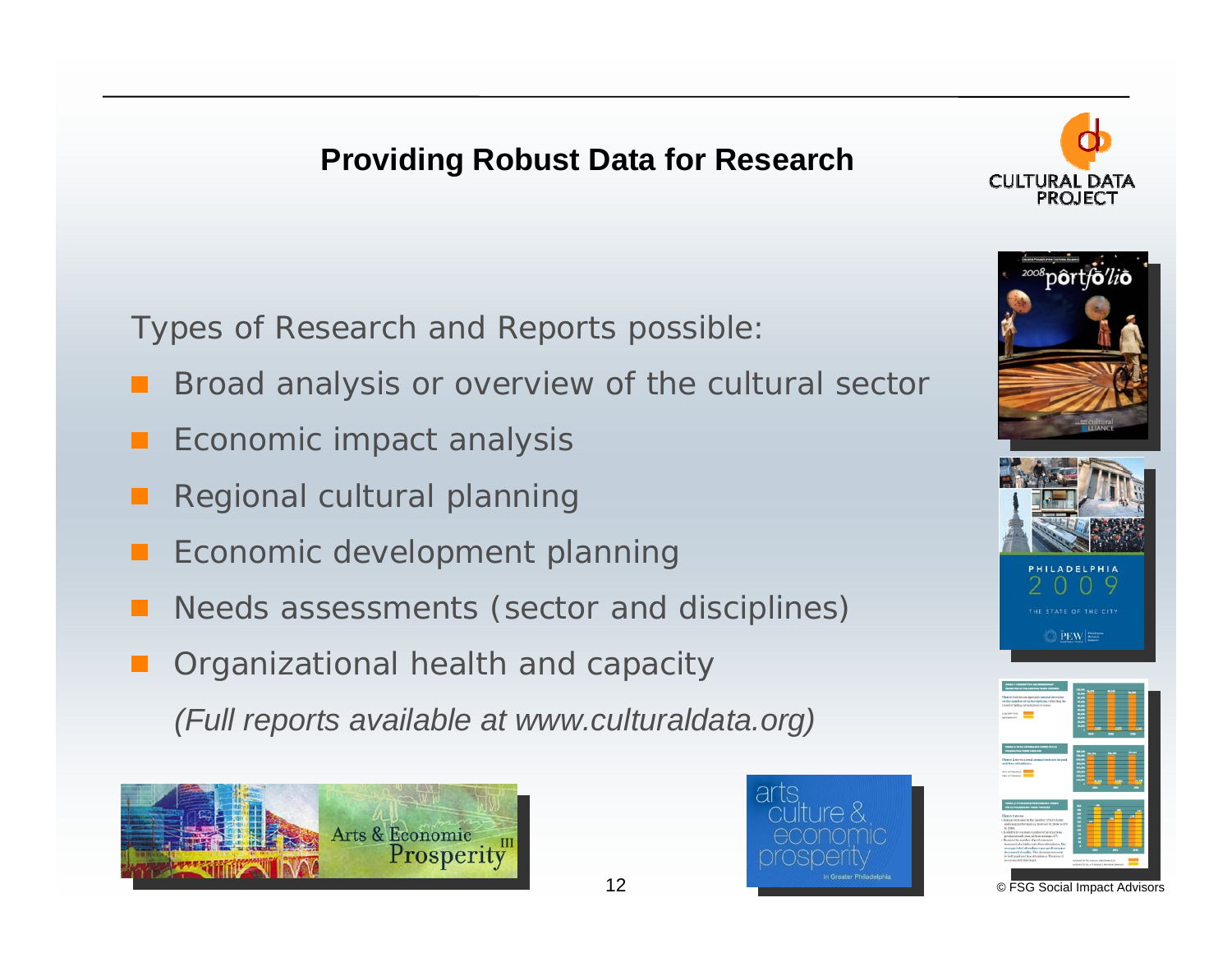

© FSG Social Impact Advisors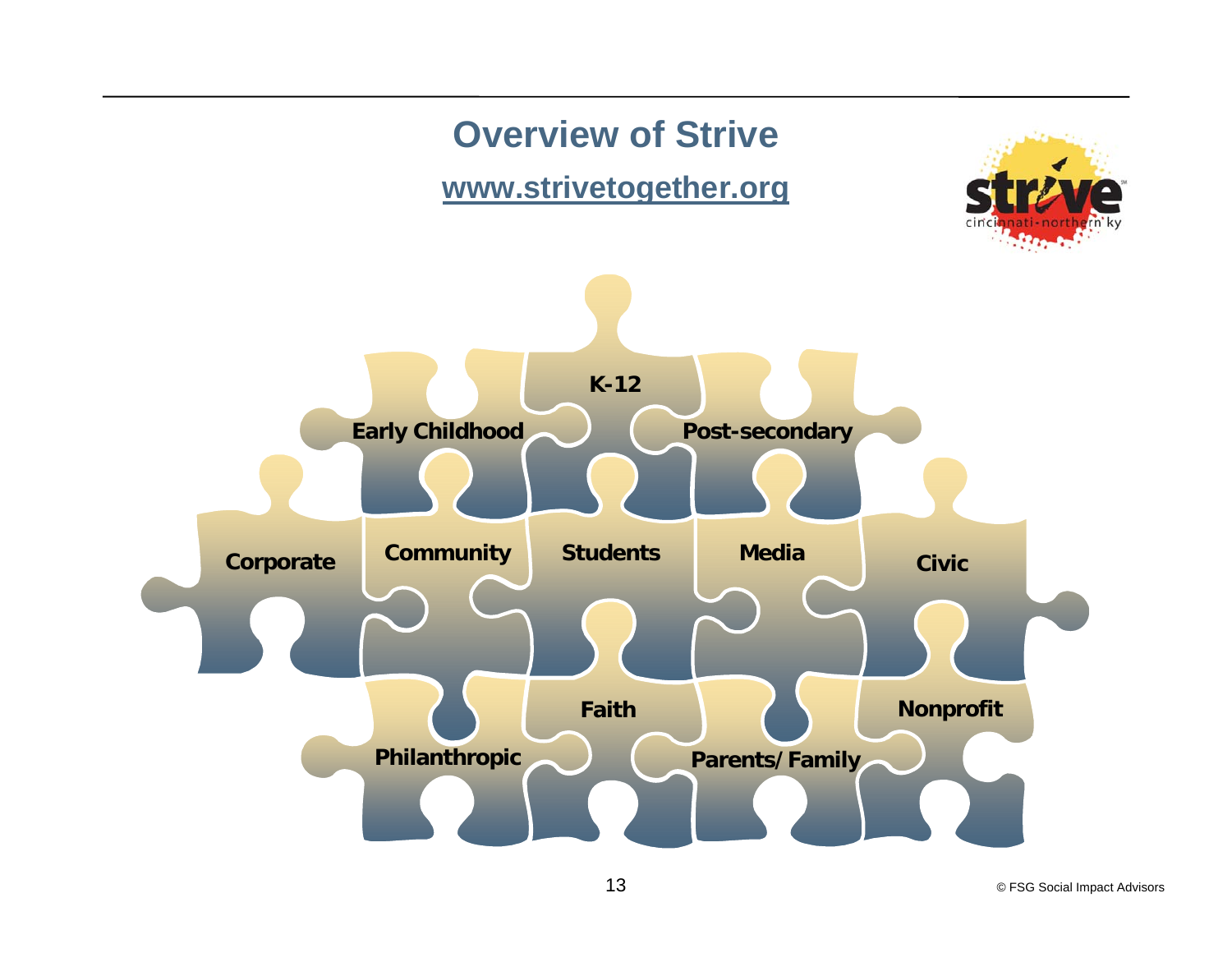### **Strive: Outcome Measures**



| Goal 1:<br><b>PREPARED for School</b>                          | •Percent of children assessed as ready for school                                                                                                                                              |
|----------------------------------------------------------------|------------------------------------------------------------------------------------------------------------------------------------------------------------------------------------------------|
| Goal 2:<br><b>SUPPORTED In and Out of School</b>               | •Percent of students with more than 20 developmental assets                                                                                                                                    |
| Goal 3:<br><b>SUCCEEDS Academically</b>                        | •Percent of students at or above reading/math proficiency<br>.Percent of students who graduate from high school                                                                                |
| Goal 4:<br><b>ENROLLS</b> in College/Career<br><b>Training</b> | •Average score on the ACT<br>•Percent of graduates who enroll in college                                                                                                                       |
| Goal 5:<br><b>GRADUATES and ENTERS a career</b>                | •Percent of students prepared for college level coursework<br>•Percent of students who are retained in college<br>•Percent of students who graduate from college<br>•College Degrees conferred |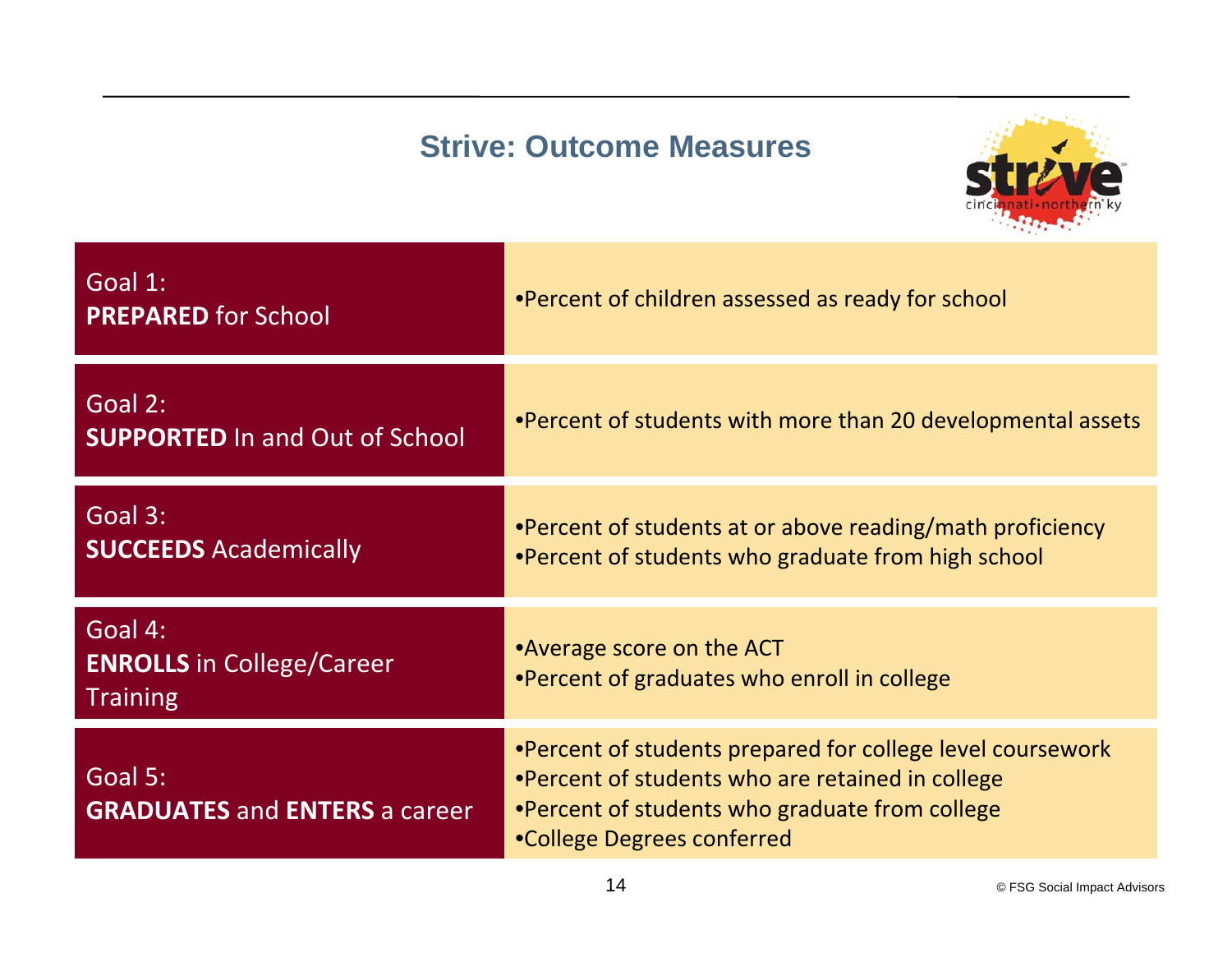#### **Strive Student Roadmap to Success: Key Strategies and Outcomes**



**Student Dashboard** with academic and student support data to enable personalized learning for each child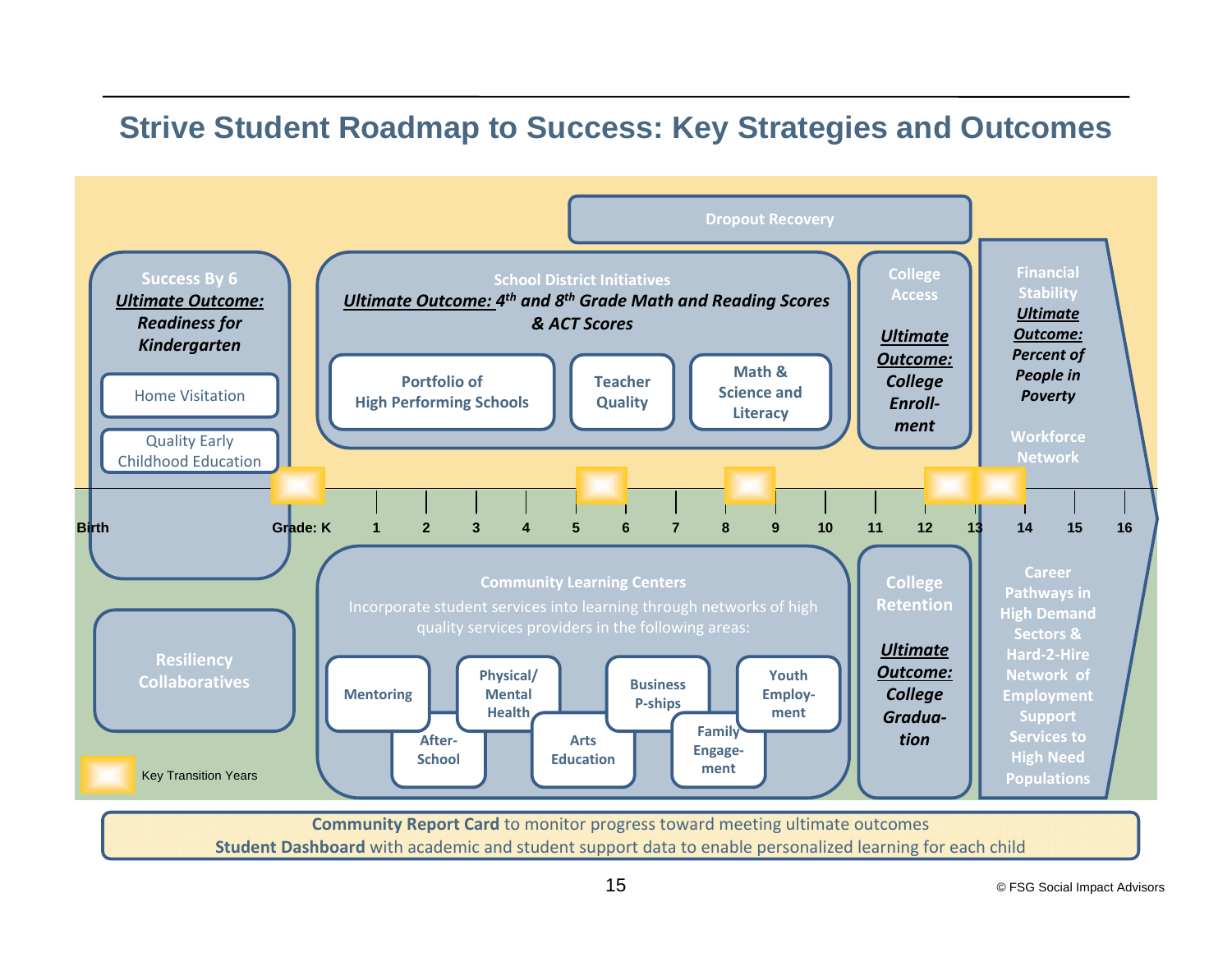#### **Strive: Progress Made**



- **Committed Partnership**
- $\bullet$ **Common Language**
- • **Improvement on the Ground**
- **Funder Coordination**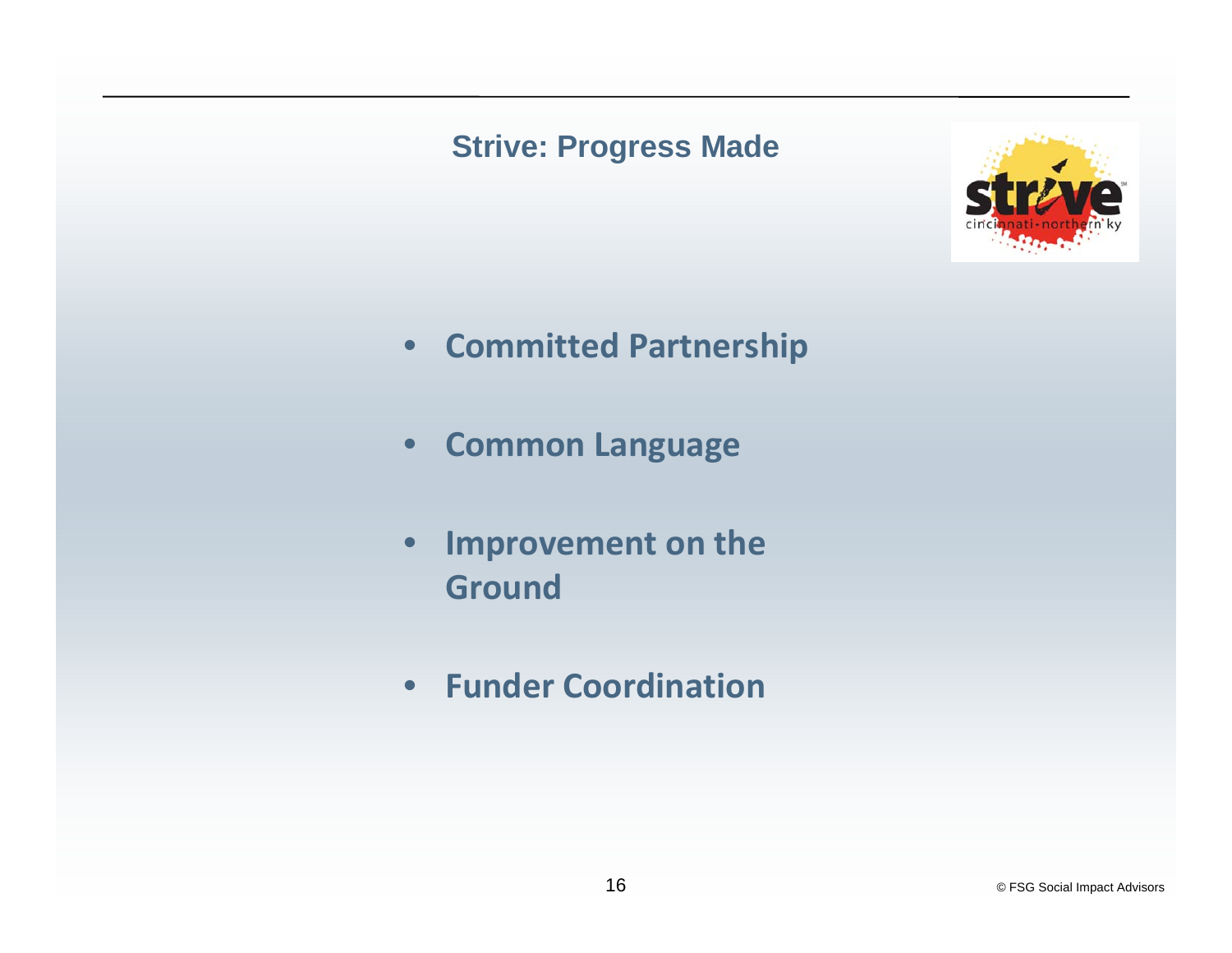#### **Strive: Lessons Learned**



- $\bullet$ **Make the Report Card <sup>a</sup> Priority**
- $\bullet$ **Manageable Scope of Work**
- •**Communications and Community Engagement**
- $\bullet$ **Policymaker Engagement and Advocacy**
- $\bullet$ **Pooled Resources**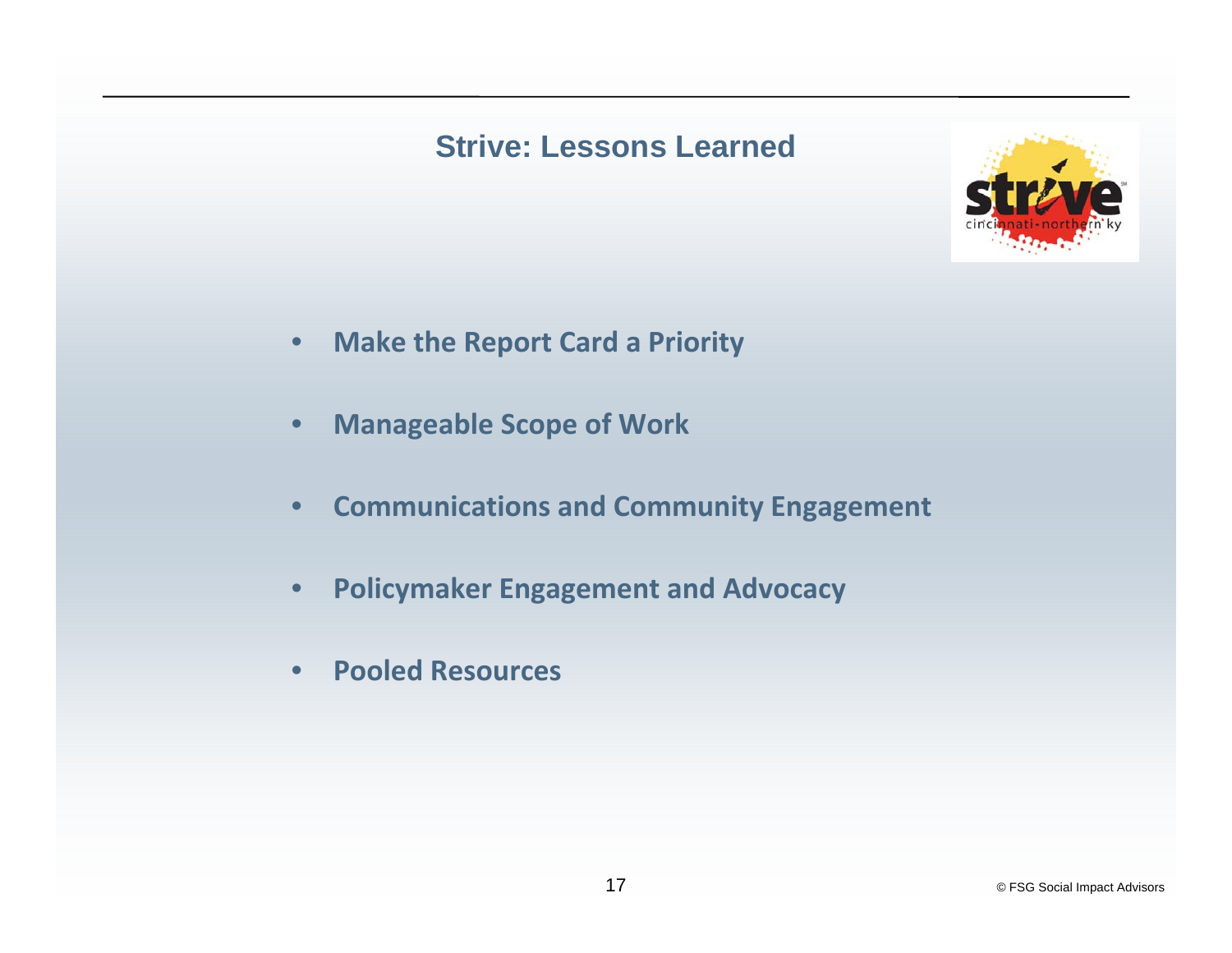#### **Critical Factors in the Development of Shared Metrics Systems**



Strong leadership and substantial funding throughout a multi-year development period



Broad engagement in the design process by many organizations in the field, with clear expectations about confidentiality or transparency



Voluntary participation open to all relevant organizations



Effective use of web-based technology



Independence from funders in devising indicators and managing the system



Ongoing staffing to provide training, facilitation, and to review the accuracy of all data



Testing and continually improving the system through user feedback



In more advanced systems, a facilitated process for participants to gather periodically to share results, learn from each other, and coordinate their efforts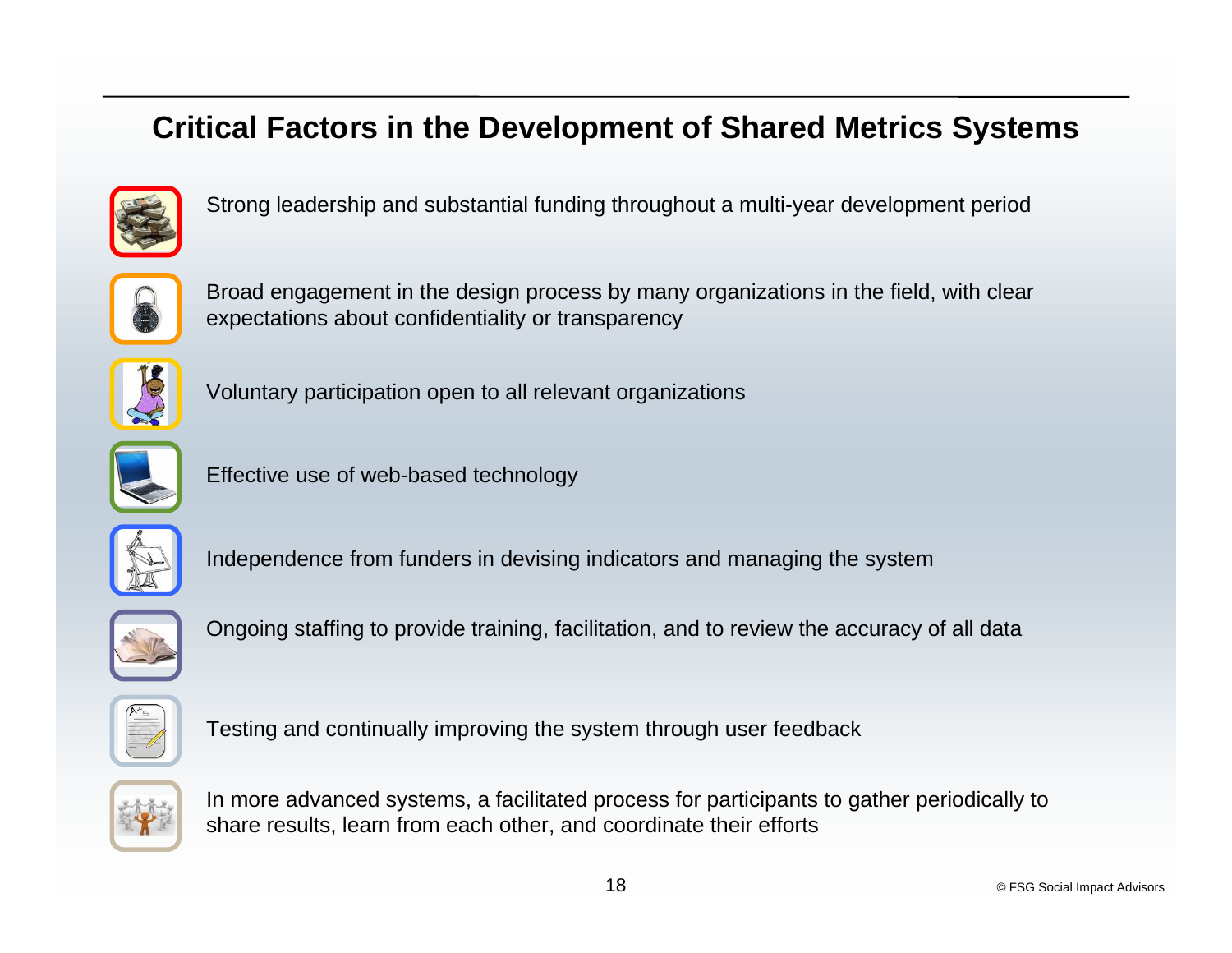#### **Audience Questions & Answers**

*Moderated by Mark Kramer, Marcie Parkhurst and Lalitha Vaidyanathan, FSG*



*Mark Kramer*





*Marcie Parkhurst Lalitha Vaidyanathan*



*Marian Godfrey Neville Vakharia Jennifer Blatz*



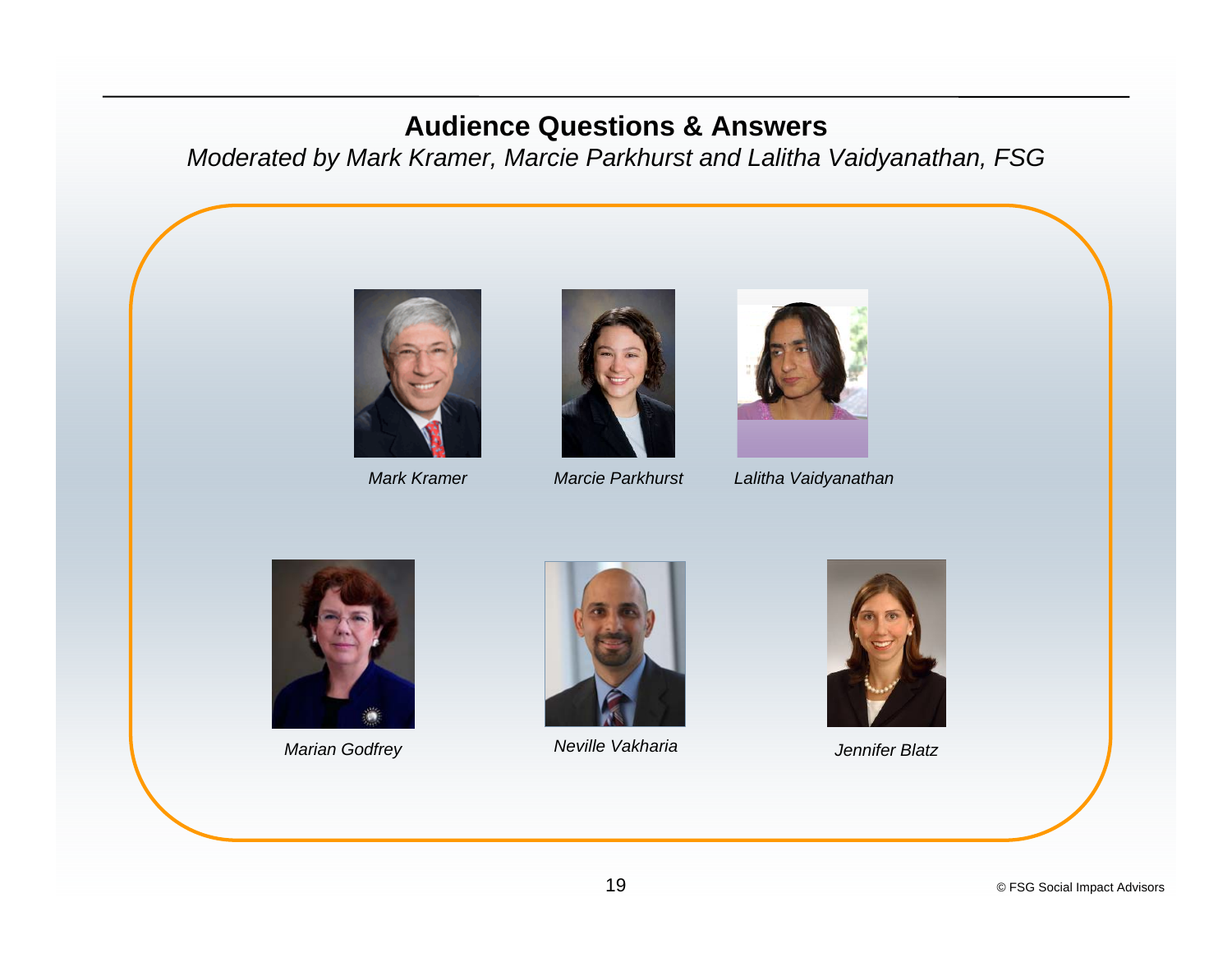# **Thank you for joining us!**

#### *To download the research presented in this webinar, please go to www.fsg-impact.org/ideas*



*Continue the dialogue! Please visit our [online wiki](http://sharedmeasurementapproaches.pbworks.com/Webinar+on+Shared+Measurement--Questions+and+Answers#) where we will respond to questions received today:*

**Presented by FSG Social Impact Advisors, in partnership with Grantmakers for Effective Organizations**